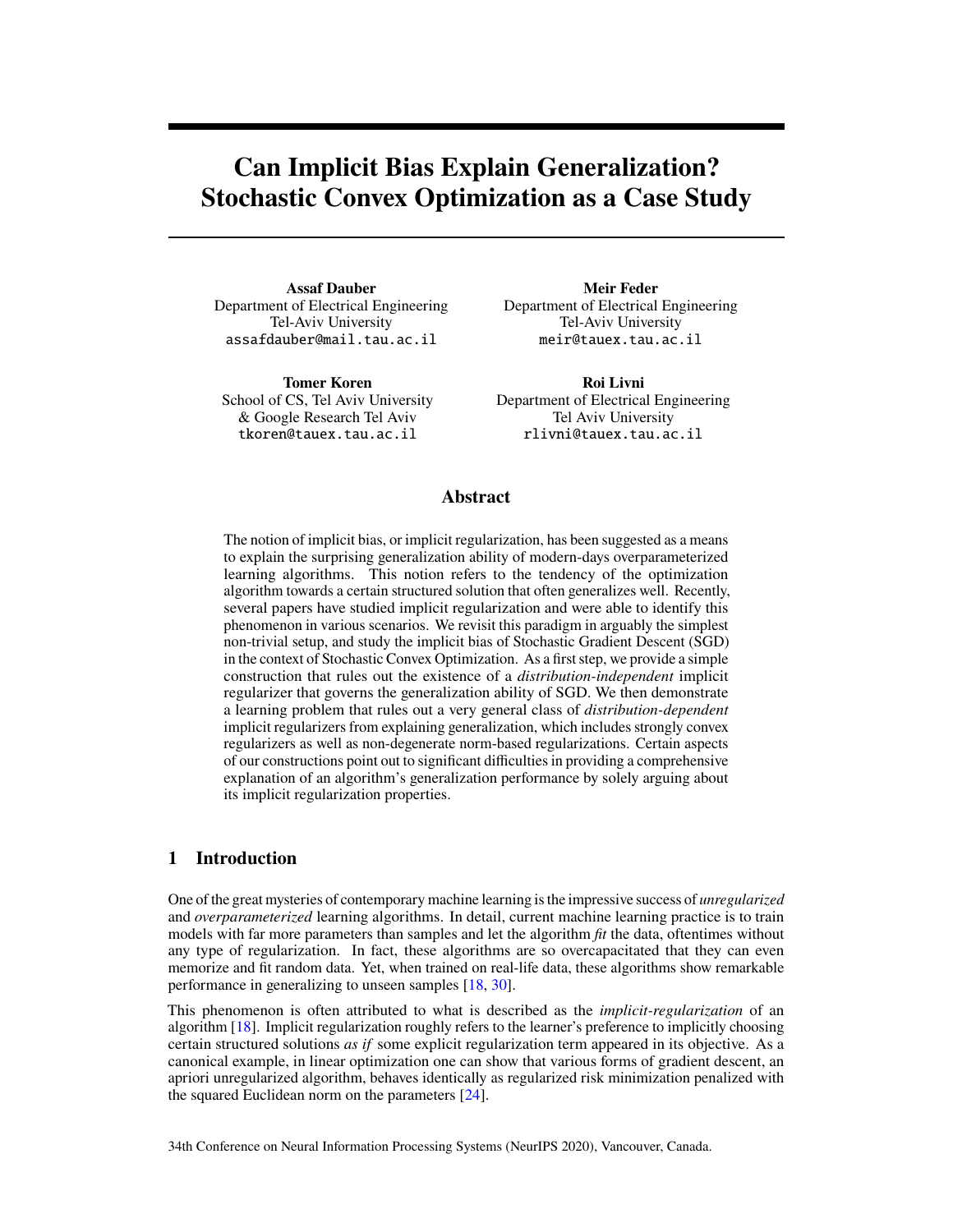<span id="page-1-0"></span>Understanding implicit regularization poses several interesting challenges. For example: how can we find the implicit bias of a given learning algorithm? what is the rate of convergence towards the biased solution? how (and if) does it govern the generalization of an algorithm? and, when and what types of regularizations can account for and explain the generalization in modern-days machine learning?

Towards answering these questions we revisit a fundamental setting that was extensively studied in recent years: Stochastic Convex Optimization (SCO), focusing on the SGD optimization algorithm. In contrast to most previous work, we do not attempt to identify the implicit bias in specific problems. Instead, we study these questions in the general case, and we construct examples which rule out the existence of potential regularizers in general. To some extent, these constructions demonstrate a behavior that might seem counter-intuitive or contradictory to the implicit-bias point of view.

Besides being a well-studied and well-understood model for learning, an important trait of SCO which makes it suitable for our investigation is that learning cannot in general be performed by naive *Empirical Risk Minimization* (ERM). In detail, the work of Shalev-Shwartz et al. [\[23\]](#page-10-3) showed the existence of SCO instances where naive-ERM fails but *regularized*-ERM succeeds. Thus, we view SCO as a natural test-bed for exploring the role of regularization and its relation to generalization. Compellingly, the generalization of SGD in SCO is well-established, and we are left with the question of how well can we account for generalization through an investigation of its bias.

## **1.1 Contributions**

**Implicit distribution-independent bias.** We begin with a simple construction which demonstrates that SGD does not have any *distribution-independent* implicit bias. To show that, we construct a case where SGD *does not* converge to a Pareto-efficient (not even approximately) solution with respect to the empirical loss and a given regularization penalty. In fact, this result is also true for Gradient Descent over smooth functions. In other words, our construction here involves a distribution supported on a single smooth convex function.

Our result is general and rules out any (reasonable) regularizer from being the implicit bias of SGD in this distribution-independent setting. Since the Euclidean-norm distance is the immediate suspect for the implicit regularization of SGD, the first step towards achieving the result is to rule out that Euclidean norm is the implicit bias of SGD. We thus construct an example of a function with a plateau of minimizers where SGD does not converge to the closest point in Euclidean-norm sense. While the result might not seem surprising, it is the technical engine behind the further constructions we provide. Previous to this work, Suggala et al. [\[27\]](#page-10-4) showed that gradient descent with an infinitely small step size (that is, gradient flow), might diverge from the closest point, and we provide a complementary construction combined with a full rigorous analysis for fixed step-size gradient descent.

**Implicit distribution-dependent bias.** Having ruled out the possibility of a problem-independent regularizer, we proceed to study the more compelling *distribution-dependent* implicit regularization. The question here is whether for every distribution over convex functions, we can associate a regularizer r such that SGD tries to (approximately) find a Pareto-efficient solution with respect to  $r$  and the empirical loss (notice that we allow the regularizer to depend on the distribution, but *not* on the specific sample received by SGD.)

We first show that we can rule out the effect of strongly-convex regularizers in the relevant regime of learning (where the dimension and the number of training examples are of roughly the same order). In fact, we rule out a more general class of regularizers that have large range on sets with large diameters. Namely, in any ball with large diameter the regularizer shows preference towards a certain point.

We then continue and demonstrate a distribution where, given an input sample, there is a very large set of possible solutions that share the same empirical loss and the same regularization penalty, and yet, SGD chooses its solution arbitrarily within this set. Here, by "very large" we mean from a learning-theoretical point of view; namely, this set is large enough so that, in general, empirical risk minimization restricted to the set will fail (and yet, it appears that this is exactly what SGD does). In other words, no regularizer  $r$  is sufficient for narrowing down the set of possible SGD solutions to the point where non-trivial generalization can be deduced without appealing to other properties of the specific problem.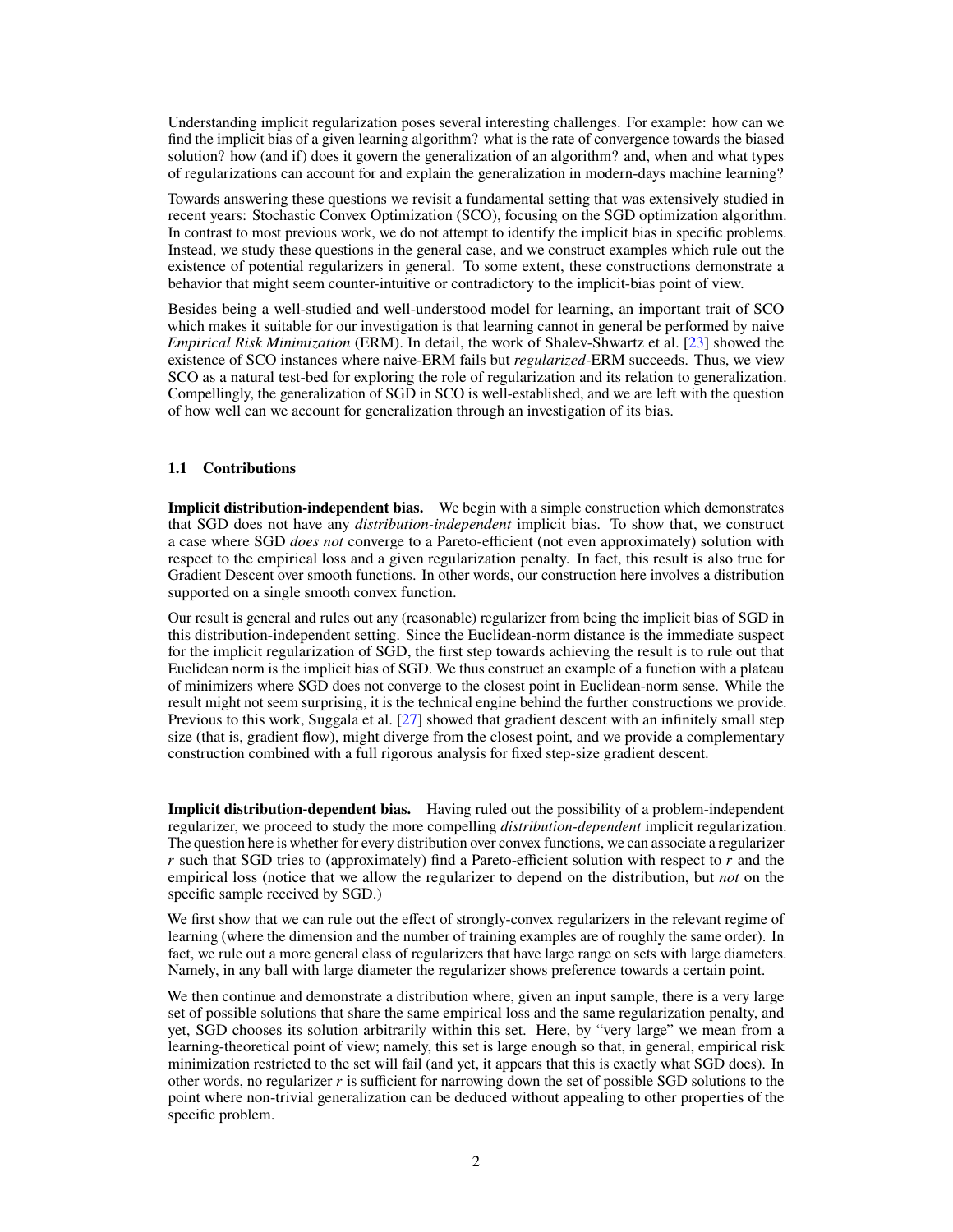<span id="page-2-0"></span>**Implicit bias in constant dimension.** Several of our constructions are given in high dimension, namely the number of parameters is larger than the number of examples. One could argue that this is the interesting regime, nevertheless it is still worthy to understand the role of implicit bias when the dimension of the problem is smaller than number of examples. Here we cannot rule out the role of implicit bias in a similar fashion to before - namely, due to uniform convergence, any algorithm that is constrained to the unit ball will generalize and this implicit bias is indeed the explanation to that. It is interesting though to understand the existence of specific regularizers (such as, e.g., strongly convex regularizers).

While we do not provide an answer to this question, we make an intermediate step. Our final construction is in a slightly relaxed model, where the instances are non-convex, but the expected loss function is convex. While this result may be limited, because of the non-convexity, we stress that the learning guarantees of SGD are completely applicable to this setting: namely, SGD does learn the problem (as it is convex in expectation). We show that for any *strictly quasi-convex* regularizer, namely a regularizer that has preference for a single point in any convex regime, the algorithm will not converge to the optimal solution with optimal regularization penalty (even though it converges to a convex domain where seemingly it can improve its parameter choice towards the regularized solution).

## **1.2 Related work**

Understanding the implicit bias of learning algorithms and its importance in generalization is a central theme in machine learning, and in the study of many classical algorithms [\[5,](#page-9-0) [21,](#page-10-5) [29\]](#page-10-6). Recently, implicit bias has received considerable attention in the past few years. Starting with [\[18,](#page-10-0) [30\]](#page-10-1), it was suggested that implicit regularization might explain the success of networks to improve test error by increasing network size beyond what is needed to achieve zero training error. Subsequently, a line of work has focused on identifying implicit regularization in various problems and domains, e.g., linear and non parametric regression  $\overline{1, 20, 29}$  $\overline{1, 20, 29}$  $\overline{1, 20, 29}$  matrix factorization  $\overline{8, 2}$ , linearly separable data [\[26,](#page-10-8) [10\]](#page-9-4), as well as deep networks [\[17,](#page-10-9) [19\]](#page-10-10) and others [\[14,](#page-9-5) [16,](#page-10-11) [13,](#page-9-6) [9\]](#page-9-7). Our work here can be seen as an attempt to investigate the limitations of implicit regularization. Most similarly to this work, Suggala et al. [\[27\]](#page-10-4) provides an example of a problem where gradient flow does not converge to closest Euclidean solution. Here we focus on the more concrete SGD algorithm with a fixed step size, and give finite-time analysis. We are also able to harness our example to construct further new constructions that rule out a richer class of implicit-type regularization schemes.

This work can also be seen as an attempt towards separation between *learnability* and *regularization*. Besides regularization, several other useful notions have been suggested as surrogates of learnability. Most classically, uniform convergence [\[3\]](#page-9-8) has been shown to be equivalent to learnability in the binary, distribution-independent model of PAC learning [\[28\]](#page-10-12). As discussed, [\[23\]](#page-10-3) showed that in the stochastic convex setting naive-ERM fails (but not regularized-ERM), hence learnability and uniform convergence are no longer equivalent. The constructions of Shalev-Shwartz et al. [\[23\]](#page-10-3) were later substantially strengthened by Feldman [\[7\]](#page-9-9). More recently, Nagarajan and Kolter [\[15\]](#page-9-10) also provided an example that rules out uniform convergence, perhaps in the strictest sense. Their construction, though, does exhibit tangible implicit regularization, which account to the generalization of the algorithm.

Another useful notion is the *stability* of a learning algorithm. Stability is very much related to regularization: e.g., regularizing empirical risk minimization with a strongly convex function induces stability [\[4\]](#page-9-11), and smoothness can also be harnessed to argue for stability [\[11\]](#page-9-12). As such, constructing a convex problem where an algorithm is unstable could also serve as a means to rule out certain types of implicit regularizers. Our examples are in fact stable, and as such, could also be interpreted as a certain weak separation between stability and regularization.

# **2 Preliminaries**

## **2.1 The Setup: Stochastic Convex Optimization**

We consider the following standard setting of stochastic convex optimization. A learning problem consists of a fixed domain W, which for concreteness we will assume it to be a closed and bounded set in  $\mathbb{R}^d$  for some finite d, a class of functions  $f(\mathbf{w}; z)$  that are convex over **w**, and an unknown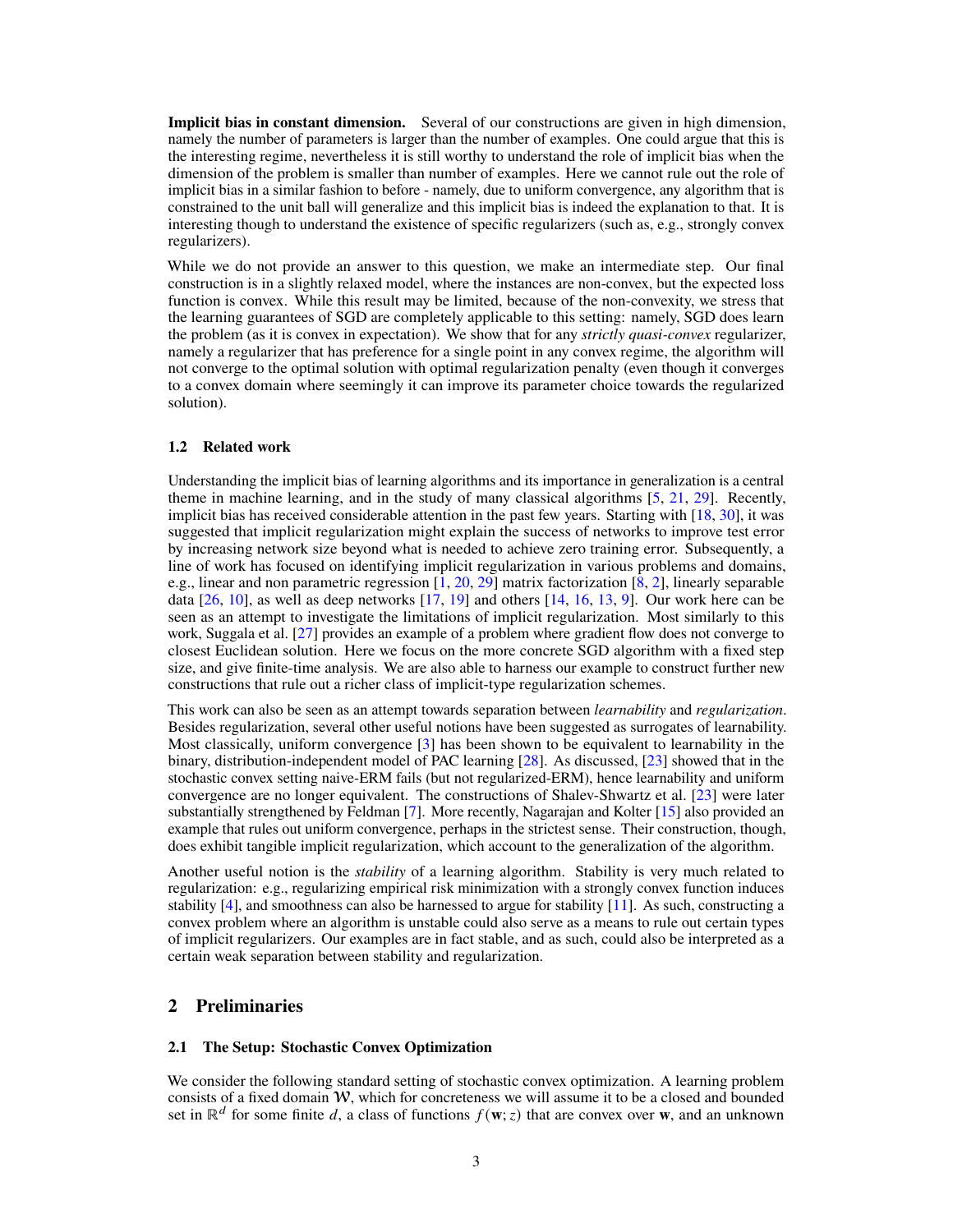<span id="page-3-2"></span>distribution  $D$  over a random variable  $\zeta$ . The objective of the learner is to minimize:

$$
F(\mathbf{w}) := \mathbf{E}_{z \sim D} [f(\mathbf{w}; z)].
$$

The goal of the learner, given a sample  $S = \{z_1, \ldots, z_T\}$  of T i.i.d. examples from the distribution D, is to return a parameter vector  $w_s$  such that

$$
\mathbf{E}_S[F(\mathbf{w}_S)] < \min_{\mathbf{w} \in \mathcal{W}} F(\mathbf{w}) + \epsilon,\tag{1}
$$

for a desired target accuracy  $\epsilon > 0$ . (The sample size T may be determined based on  $\epsilon$ .)

We make the following assumptions throughout. We will generally assume that the functions  $f$  are also  $O(1)$ -Lipschitz. Specifically, in all our constructions we will have  $\|\nabla_{\bf w} f(w, z)\| \leq 23$  for all values of z and  $w \in W$ . We will mostly be concerned with the case that W is a bounded unit ball of radius r around 0. For concreteness we will mostly take  $r = 5$ . This is just for convenience and clearly our results apply to any constant radius ball. Since our main focus in this paper is on impossibility results, fixing the Lipschitz constant and the diameter does not harm the generality of the setup.

We will also discuss strongly-convex functions (or regularizers): we say that a convex function is  $\lambda$ -strongly convex if for any  $\mathbf{w}_1, \mathbf{w}_2 \in \mathcal{W}$  we have:  $f(\mathbf{w}_1) \ge f(\mathbf{w}_2) + \nabla f(\mathbf{w}_2)^\top (\mathbf{w}_1 - \mathbf{w}_2) + \lambda ||\mathbf{w}_1 - \mathbf{w}_2||^2$ .

## **2.2 Gradient Descent and Stochastic Gradient Descent**

The main focus of this paper is the well-known Stochastic Gradient Descent (SGD) algorithm. Given a sample  $S = \{z_1, \ldots, z_T\}$  and a step-size parameter  $\eta > 0$ , SGD initializes at  $\mathbf{w}^{(1)} = \mathbf{0}$  and performs iterations:

<span id="page-3-0"></span>
$$
\forall t = 1, \dots, T: \quad \mathbf{w}^{(t+1)} = \Pi_W \left( \mathbf{w}^{(t)} - \eta \nabla f(\mathbf{w}^{(t)}; z_t) \right), \quad \text{and outputs:} \quad \mathbf{w}_S = \frac{1}{T} \sum_{t=1}^T \mathbf{w}^{(t)}, \quad (2)
$$

where  $\Pi_W(w)$  is defined to be the projection of w over the convex set W. The standard SGD analysis guarantees the following (see, e.g., [\[22\]](#page-10-13)):

**Theorem.** *Let*  $B, \rho > 0$ *. Le*  $W = \{w : ||w|| \leq B\}$ *, and assume that*  $F(\cdot)$  *is convex and*  $\|\nabla f(w, z)\| \leq$  $\rho$  *for all*  $z$  *and*  $w \in W$ *. Suppose that SGD is run for*  $T$  *iterations on the sample*  $S = \{z_1, \ldots, z_T\}$  *with step size*  $\eta = \sqrt{B^2/(\rho^2 T)}$ *. Then,* 

$$
\mathbf{E}_{S}[F(\mathbf{w}_{S})] - F(\mathbf{w}^{\star}) \le \frac{B\rho}{\sqrt{T}},
$$
\n(3)

 $where \nvert \nvert \mathbf{w}^{\star} \in \arg \min_{\mathbf{w}: ||\mathbf{w}|| \leq B} F(\mathbf{w}).$ 

We will also discuss in this paper the procedure of *Gradient Descent* (GD). Given an objective function  $F$  GD obtains the following update steps:

$$
\forall t = 1, \dots, T: \quad \mathbf{w}^{(t+1)} = \Pi_W \left( \mathbf{w}^{(t)} - \eta \nabla F(\mathbf{w}^{(t)}) \right), \quad \text{and outputs:} \quad \mathbf{w}_F = \frac{1}{T} \sum_{t=1}^T \mathbf{w}^{(t)}. \tag{4}
$$

In our context, given a sample  $S = \{z_1, \ldots, z_T\}$ , the gradient descent algorithm takes steps using the full gradient with respect to the empirical loss defined as follows  $F_S(\mathbf{w}) = \frac{1}{T} \sum_{t=1}^T f(\mathbf{w}, z_t)$ . We will then write in shorthand  $w_S$  for  $w_{F_S}$ 

**Other variants of SGD.** While the above version of SGD is perhaps the most standard one, there are other variants that can be considered. For example, it is common to consider, instead of a fixed step-size, a decaying step-size (where  $\eta$  may depend on  $t$ ), as well as taking the last SGD iterate rather than the average iterate. We focus on the version in Eq. [\(2\)](#page-3-0) for several reasons. First, taking the last iterate is not always justified and attains suboptimal rates (see [\[25\]](#page-10-14)). Second, the algorithm in Eq. [\(2\)](#page-3-0) is also the more challenging variant to argue about, in the sense that averaging and taking small fixed step size induces bias towards initialization, and as such, is more strongly regularized (and indeed, the constructions we provide here can be readily modified to address a decaying step-size or the last iterate.[1](#page-3-1)) Another variant to consider is *unprojected* gradient descent. Convergence bounds can be

<span id="page-3-1"></span><sup>&</sup>lt;sup>1</sup>In fact, the proofs will be significantly simpler; for example, in the proof overview we actually consider the last iterate for simplicity.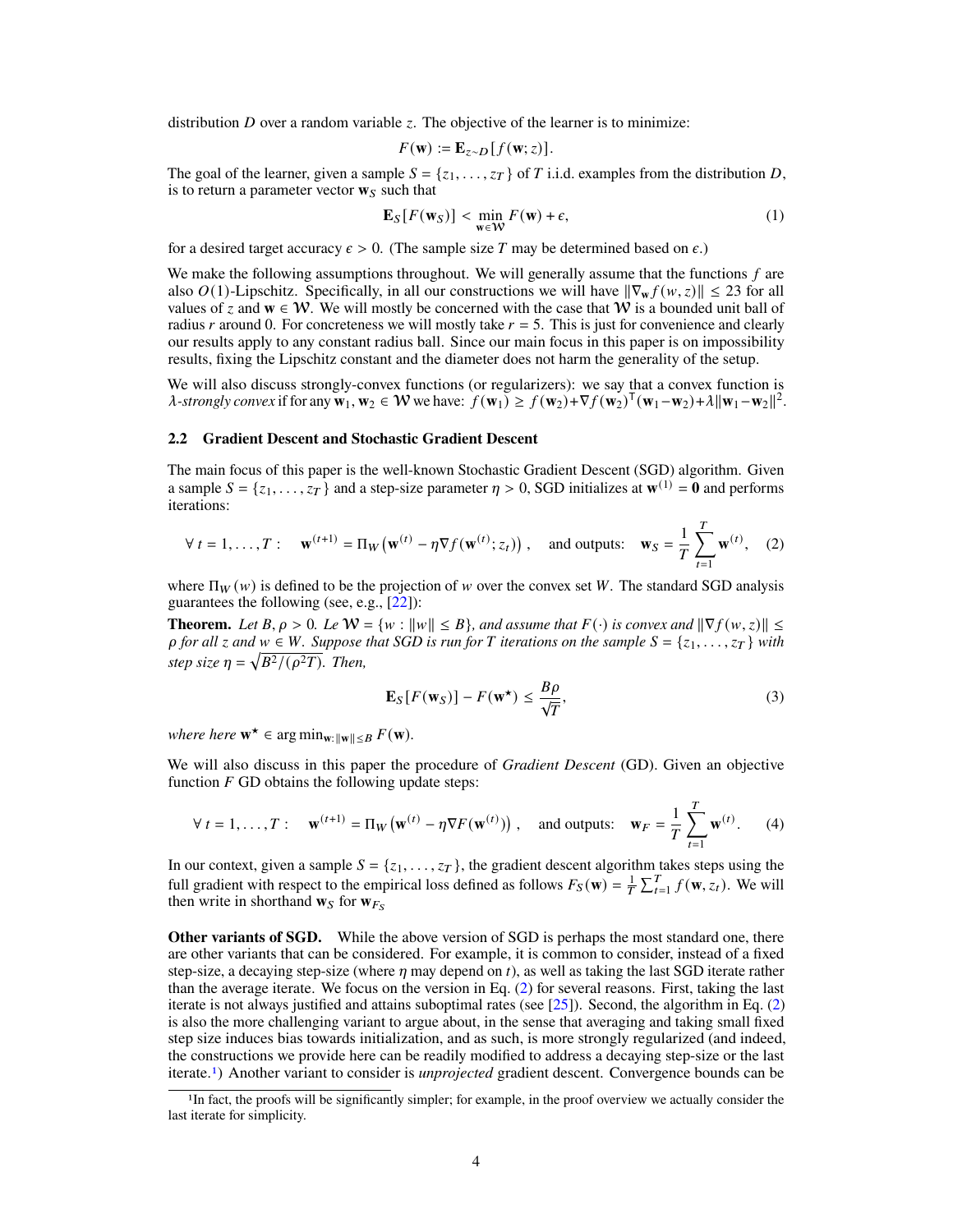<span id="page-4-1"></span>derived for this variant that depend on the norm of the benchmark solution [\[22,](#page-10-13) [24\]](#page-10-2). Again, we note that in all of our constructions we pick domain large enough so that projections in fact don't take place.

Nevertheless, it could be an interesting future work to derive a natural variant of SGD whose implicit regularization properties induce the desired generalization guarantees.

## **2.3 Regularized (Structural) Risk Minimization**

Another well studied approach to perform learning is through *regularization*, Regularized Empirical Risk Minimization (ERM) solves the following minimization problem:

<span id="page-4-0"></span>
$$
\widehat{w}_{\lambda} = \arg \min_{w \in \mathcal{W}} \{ F_S(w) + \lambda r(w) \},\tag{5}
$$

where  $\lambda \in \mathbb{R}^+$ , and  $r(w) : \mathbb{R} \mapsto \mathbb{R}^+$  is a regularization function. When  $f(w; z)$  is Lipschitz-bounded and  $r(\mathbf{w})$ ,  $\lambda$  are properly chosen this method leads to a principled learning algorithm. For example, in the case  $r(\mathbf{w}) = ||\mathbf{w}||^2$ , Bousquet and Elisseeff [\[4\]](#page-9-11) showed that with the correct choice of  $\lambda$ , Regularized ERM is guaranteed to generalize.

# **3 Regularization**

We next discuss the different classes of regularizers we will consider in this paper. While some of the results we provide make little to no assumptions on the regularizers, sometimes we would like to add further structure and rule out specific classes as the implicit bias of SGD, in other cases we would like to formally explain in what sense we might assume that the regularizer does not allow a comprehensive explanation of the implicit bias.

Most generally, a regularizer is any function  $r : W \to \mathbb{R}_+$ . We will however make the following basic assumptions on the regularizers, to avoid degenerate cases:

- min<sub>w∈W</sub>  $r(\mathbf{w}) = 0$
- *r* is non-constant at  $W\setminus\{0\}$ ;
- *r* is upper semi-continuous; namely, for every point  $\mathbf{w} \in \mathcal{W}$  and every  $\epsilon_0 > 0$  there exists a neighborhood  $B_{\delta_0}(\mathbf{w}) = {\mathbf{u} : ||\mathbf{w} - \mathbf{u}|| < \delta_0}$  for which  $r(\mathbf{u}) > r(\mathbf{w}) - \epsilon_0$  if  $\mathbf{u} \in B_{\delta_0}(\mathbf{w})$ .

Any regularizer that satisfies these properties will be said to be an *admissible regularizer* (or shortly, a regularizer). The first assumption above is only for normalization. For the second assumption, the algorithms we will consider are all initialized at zero and may prefer the zero solution if it is a minimizer of the empirical error. But we are mostly concerned with the implicit bias in more involved cases then that.

The last assumption is perhaps somewhat strongest, but it is intended to rule out pathological examples. For example, one could consider a regularizer  $r$  which is 0 on almost all points, but is 1 on the negligible, dense, set of real numbers that SGD would never reach. One could argue that  $r$  is an implicit bias of SGD. However, this does not capture our intuition of a regularizer. Thus, we add an assumption that a point penalized by the regularizer should also be penalized under small perturbations.

## **3.1 Strongly-convex Regularizers**

While some of the results we will present are given for general (admissible) regularizers, it is natural and expected to study more structured classes of regularizers and ask if they induce the generalization properties of a certain algorithm. One natural family of such regularizers is the class of *λ*-*strongly-convex* functions, which we will also assume are 1-Lipschitz. As discussed in length, many of the prominent generalization results are provided in the context of strongly convex regularizers [\[4,](#page-9-11) [23\]](#page-10-3).

Strongly-convex regularizers come with a very natural property which allows us to rule out such regularizers on certain problems: a strongly convex function always attains a *unique* minimizer on any convex set. As such we can always identify if the output of an algorithm minimizes (approximately) the strongly-convex regularizer, by comparing the output to the minimizer of the regularizer over the given empirical risk.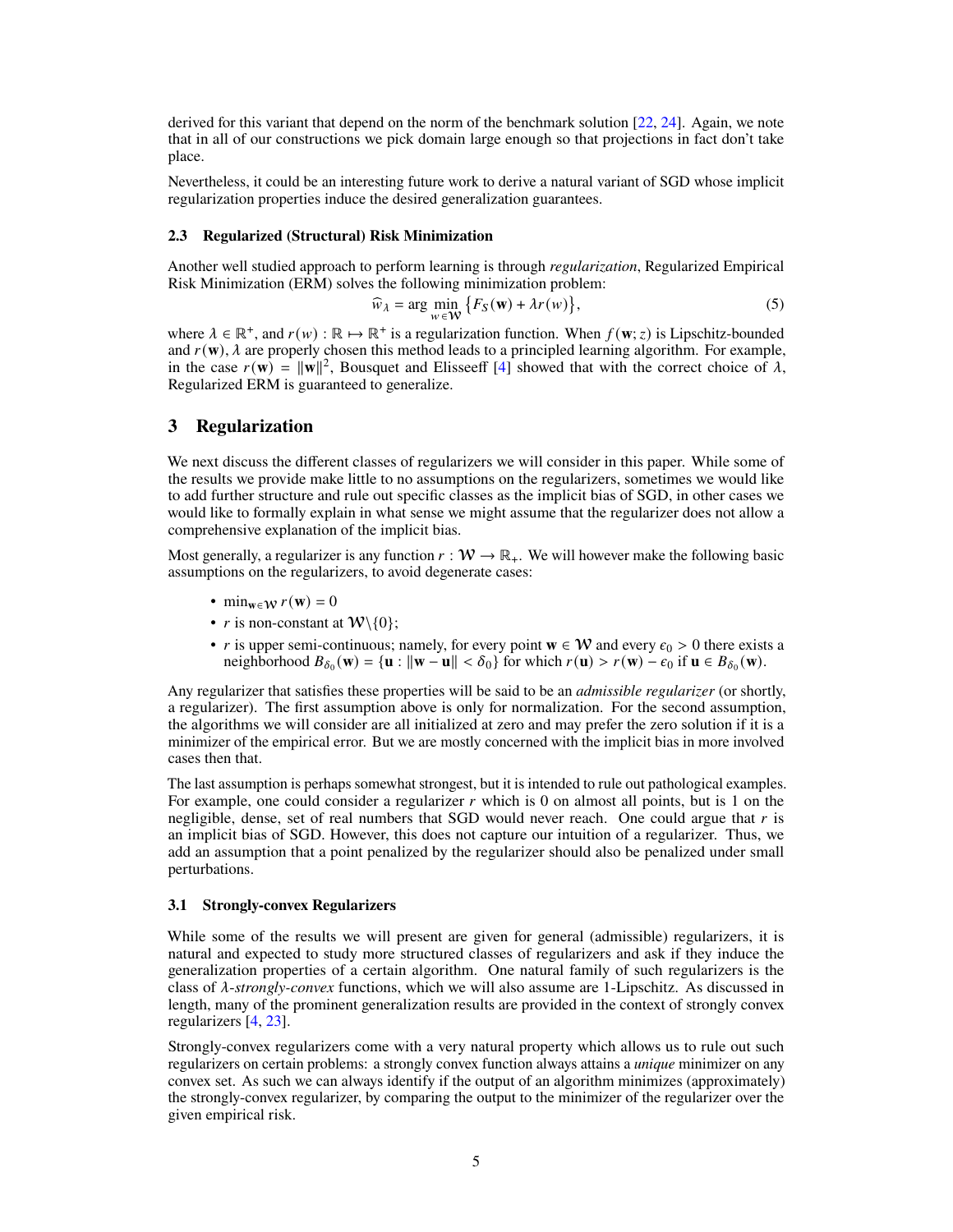#### <span id="page-5-1"></span>**3.2 General (Admissible) Regularizers**

Studying implicit bias that does not stem from a strongly convex regularizer is no less important; however, it becomes much more subtle to rule out the latter. Once the regularizer is allowed to have non-unique minima we should be more careful in stating what we mean when we say it *does not explain generalization*. In fact, almost any plausible algorithm can be said to be implicitly biased on any given distribution. For example, the fact that the regularizer is constrained to the unit ball is a form of algorithmic bias—but as was shown by Shalev-Shwartz et al. [\[23\]](#page-10-3), it cannot explain generalization in the SCO setting.

Towards clarifying what we mean by "explain generalization", let us consider the following: given a regularizer r and an algorithm A that outputs a solution  $A(S)$  on a sample S, define the set of "competitive" solutions

$$
K_{S,r}(\mathcal{A}(S)) = \{ \mathbf{w} \in \mathcal{W} : F_S(\mathbf{w}) \le F_S(\mathcal{A}(S)) \text{ and } r(\mathbf{w}) \le r(\mathcal{A}(S)) \}. \tag{6}
$$

For shorthand, we will also use the notation  $K_{S,r}(\mathcal{A})$  instead of  $K_{S,r}(\mathcal{A}(S))$ .

In words,  $K_{S,r}(\mathcal{A})$  is the set of solutions that are comparable with (or better than) the output of  $\mathcal{A}$ , with respect to both the empirical loss and the regularization penalty. For example, consider a regularized ERM, as in Eq.  $(5)$ , then  $K_{S,r}(\mathcal{A})$  depicts *all* minimizers of Eq.  $(5)$  with comparable regularization penalty. For example, with a strongly-convex regularizer  $r$  one can observe that the set  $K_{S,r}(\mathcal{A})$  is in fact a set of a single *unique* solution.

More generally, if a regularizer  $r$  is said to be the implicit bias of an algorithm  $A$ , and as such it explains the generalization of the algorithm, it is expected that the set  $K_{S,r}(\mathcal{A})$  would be "small" in the sense that choosing an arbitrary solution from it should provide principled guarantees. If we cannot attain such guarantees without further investigation of the problem and algorithm, we argue that the regularizer does not provide a comprehensive explanation of generalization. This motivates the following definition for studying more general regularizers than, say, strongly convex ones:

**Definition 1.** Let us say that a set K is  $(T, \epsilon_0)$ -statistically complex *if for some distribution* D over 1*-Lipschitz convex functions, given* 𝑇 *i.i.d. samples we have that with probability at least* 1/10 *that for* some  $\mathbf{w} \in K$  it holds that  $\frac{1}{T} \sum_{i=1}^{T} f(\mathbf{w}, z_i) = 0$ , yet  $\mathbf{E}_z[f(\mathbf{w}, z)] > \epsilon_0$ .

Note that the statistical complexity of the set  $K$  is measured with respect to an *arbitrary* distribution  $D$ over convex functions: this captures our requirement that the set  $K_{S,r}(\mathcal{A})$  should explain generalization, *without further investigation of the problem*. In other words, it could be that for a correct choice of a regularizer, on a specific problem, all the models in  $K_{S,r}(\mathcal{A})$  will generalize. However, what we want is to ensure that the generalization does not stem from any further structure in the problem that is not captured by the regularizer. Thus, we require that this set will be "simple" in the sense that on any arbitrary distribution over convex functions we can choose an arbitrary solution that minimizes the empirical risk.

## **4 Results**

## **4.1 Distribution Independent Implicit Regularization**

We start with the natural question, whether there is some distribution independent implicit regularization being promoted by SGD. As a warm-up we begin by ruling out the existence of a distribution-independent strongly convex regularizer that plays the role of the implicit bias of SGD. This family of regularizers is already very interesting, and has been studied extensively in the literature of stochastic convex optimization [\[4,](#page-9-11) [23\]](#page-10-3).

<span id="page-5-0"></span>**Theorem 1.** Let  $W = \{w : ||w|| \le 5\}$ . For every 1-Lipschitz and  $\lambda$ -strongly convex r, there is *a* distribution  $D_r$  over 1-Lipschitz and 1-smooth functions over W, and  $w_r \in W$  such that, with *probability* 1*, SGD with any step size*  $1/T^2 < \eta < 1$  *over an input sample S of size*  $T = \Omega(1/(\lambda \eta))$ *outputs*  $w_S$  *such that:* 

$$
F_S(\mathbf{w}_r) \leq F_S(\mathbf{w}_S)
$$
, and  $r(\mathbf{w}_r) \leq r(\mathbf{w}_S) - \Theta(\lambda)$ .

In words, for any strongly convex regularizer there exists an instance problem where SGD chooses a solution that is sub-optimal in terms of both empirical error, and regularization penalty.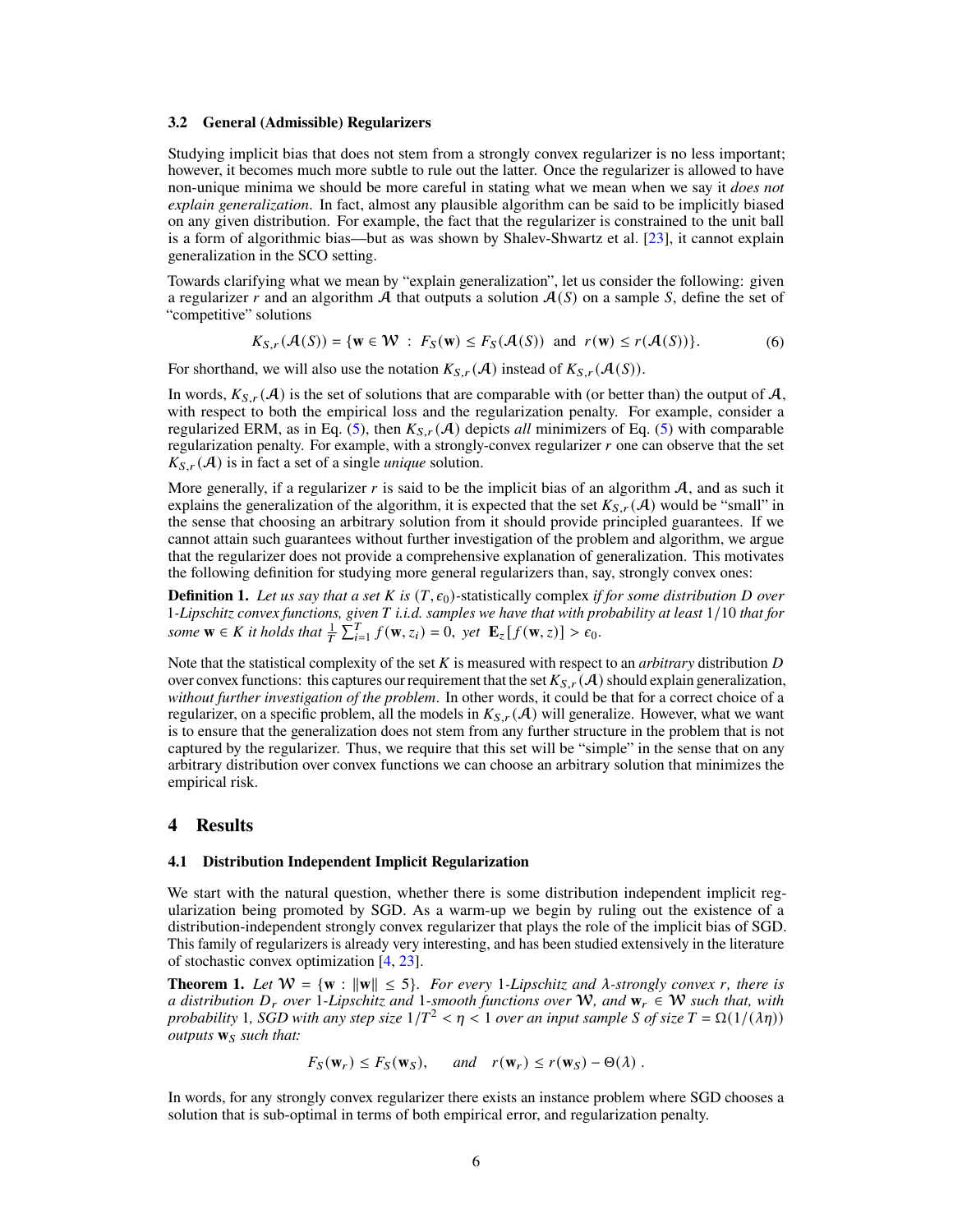<span id="page-6-4"></span>The last result can be extended to general (admissible) regularizers. Here, the rate of divergence from a Pareto optimal solution depends on the structure of the regularizer  $r$ . This dependence of the divergence-rate on the regularizer  $r$  is unavoidable. Indeed if we consider a regularizer  $r$  such that  $r \approx 0$ , it is not hard to be convinced that it would take SGD longer to become r-suboptimal.

<span id="page-6-3"></span>**Theorem 2.** Let  $W = \{w : ||w|| \le 5\}$ *. For every admissible regularizer r, there are constants*  $c_r > 0$ , a distribution  $D_r$  (over 1*-Lipschitz and* 1*-smooth convex functions), and*  $\mathbf{w}_r \in \mathcal{W}$  *such that, with probability* 1 *over the input sample S, SGD with any step size*  $1/T^2 < \eta < 1$  *and sample size*  $T_r = \Omega_r(1/\eta)$  *outputs*  $\mathbf{w}_s$  *such that:* 

$$
F_S(\mathbf{w}_r) \leq F_S(\mathbf{w}_S)
$$
, and  $r(\mathbf{w}_r) \leq r(\mathbf{w}_S) - c_r$ .

The  $\Omega_r(\cdot)$  notation hides constant that may depend on the regularizer r. The dependence on the regularizer is expected here, as we would need a very strong level of accuracy if we want to rule out a nearly-constant regularizer, for example.

## **4.2 Distribution-Dependent Implicit Regularization**

Having ruled out a class of implicit regularizers in the distribution-independent model, we next move on to discuss the possibility of distribution dependent regularizers.

<span id="page-6-1"></span>**Theorem 3.** *For every*  $T \geq 1$ , a constant  $C > 2$  and dimension  $d > T/10$ : there exists a distribution *D* over 1*-Lipschitz convex functions over*  $W = \{w : ||w|| \le 1\} \subseteq \mathbb{R}^d$ , such that if we run SGD with *learning rate*  $1/T^2 < \eta \le C/\sqrt{T}$  over a sample set of size T, then for any 1-Lipschitz,  $\lambda$ -strongly *convex regularizer r*, with probability 0.1 *over the sample, SGD outputs*  $\mathbf{w}_s$  *for which there is*  $\mathbf{w}^* \in \mathcal{W}$ , *such that*

$$
F_S(\mathbf{w}^*) \le F_S(\mathbf{w}_S)
$$
, and  $r(\mathbf{w}^*) \le r(\mathbf{w}_S) - 10^{-2} \frac{\lambda T \eta^2}{C}$ .

Utilizing a construction of a statistically complex set due to Feldman [\[7\]](#page-9-9), we can also obtain the following result:

<span id="page-6-0"></span>**Theorem 4.** For every  $T \ge 1$ , a constant  $C > 2$  and dimension  $d \ge T/10^5$ : there exists a distribution D over convex 1-Lipschitz functions over  $W = \{w : ||w|| \le 1\} \subseteq \mathbb{R}^d$ , such that if we run SGD with  $s$ tepsize  $1/T^2 < \eta \leq C/\sqrt{T}$  over a sample set of size T, then for any regularizer  $r$  we have that with *probability at least* 1/10 *over the sample, the set*  $K_{S,r}(\mathbf{w}_S)$  *is*  $(2T, 10^{-5} \frac{T\eta^2}{C})$  $\binom{\overline{\eta}^2}{C}$ -statistically complex.

In words, Theorem [4](#page-6-0) asserts that for a certain given distribution  $D$  the output of SGD cannot be interpreted as coming from a "small" structured family of solutions that would generalize regardless of other specialized properties of the particular learning problem.

The requirement that  $T \leq O(d)$  is tight. Note that for a sample S of order  $T = O(d/\epsilon^2)$ , by a standard covering argument, we can show that the set  $K_{S,r}(\mathcal{W})$  is not  $(2T,\epsilon)$  statistically complex (see, for example, Theorem 5 of [\[23\]](#page-10-3)). In particular, since  $K_{S,r}(\mathbf{w}_s) \subseteq \mathcal{K}_{S,r}(\mathcal{W})$  we obtain an upper bound of the statistical complexity of the given set.

#### **4.3 Implicit Bias in Constant Dimension**

In the results above we provided constructions in spaces with more parameters than samples. We next discuss the case  $d \ll T$ , which is interesting for certain contexts.

Regarding Theorem [4,](#page-6-0) we again point out that such a result cannot hold in the aforementioned regime. Indeed, in this case uniform convergence over the unit-ball applies. In that sense, restricting an algorithm to choose a solution in the unit ball provides an inductive bias that provides generalization guarantees. But what about Theorem [3?](#page-6-1) It is interesting to know if one can rule out regularizers that are not benign like the unit ball.<sup>[2](#page-6-2)</sup> We do not know the answer to this question and we leave it as an open problem. Nevertheless, we can provide the following intermediate result in a slightly more relaxed setting, where the instances may be non-convex, (and in fact non-Lipschitzian) but the

<span id="page-6-2"></span><sup>&</sup>lt;sup>2</sup>We treat a set K as a regularizer by identifying K with a regularizer r such that  $r(w) = 1$  if  $w \notin K$  and 0 otherwise.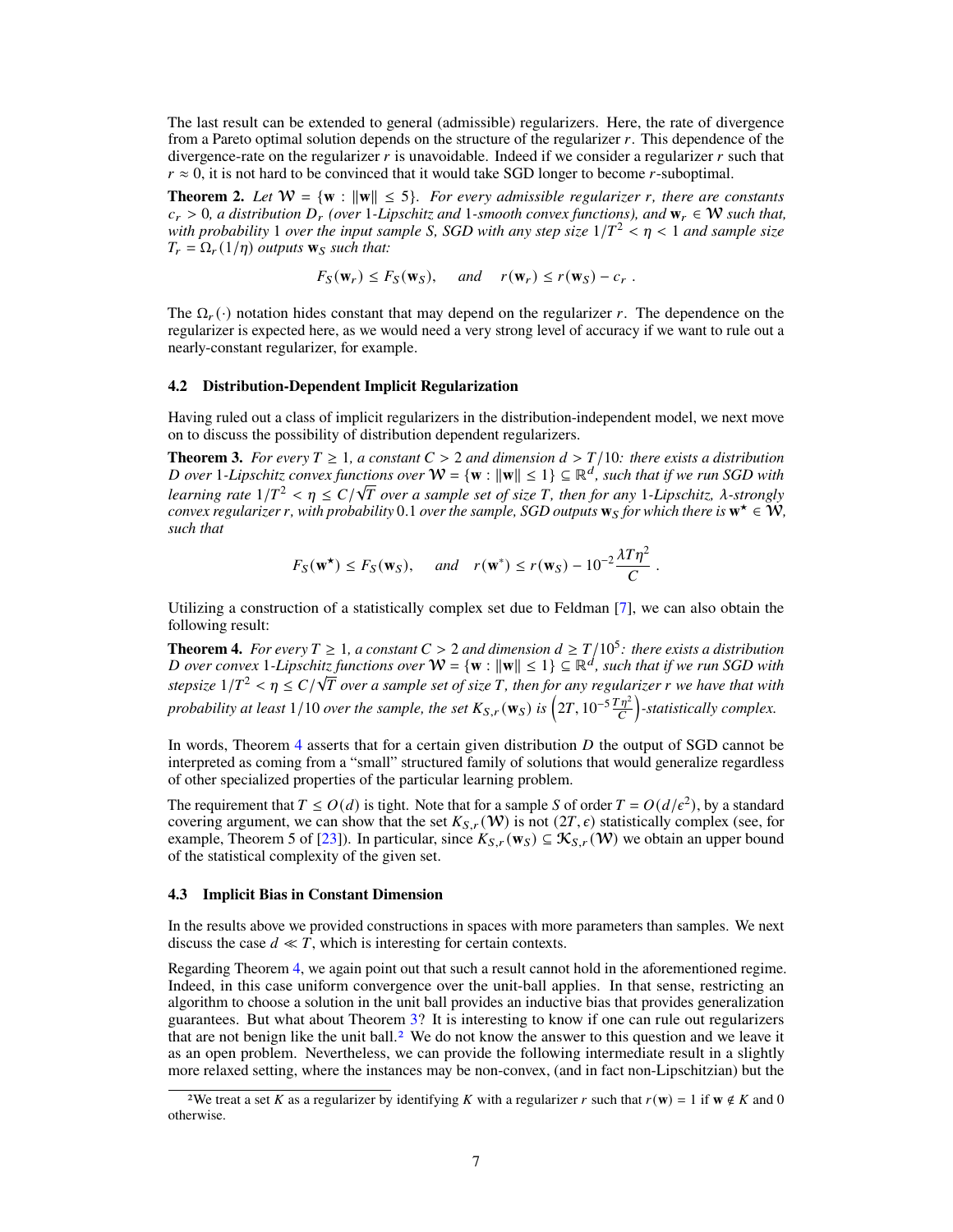<span id="page-7-3"></span>expected loss function is indeed convex, and at each iteration the learner observes a bounded gradient  $\|\nabla f(\mathbf{w}, z)\| \leq 1$  Thus, SGD's learning guarantee still apply.

We will state the next result for a slightly larger class of regularizers than merely convex regularizers. Recall that a function f is called *quasi-convex* if  $f(\lambda x + (1 - \lambda)y) \leq \max\{f(x), f(y)\}$  for every  $0 \le \lambda \le 1$  and  $x, y \in \mathcal{K}$ , and *strictly* quasi-convex if  $f(\lambda x + (1 - \lambda)y) < \max\{f(x), f(y)\}.$ 

<span id="page-7-0"></span>**Theorem 5.** Let  $W = \mathbb{R}^2$ . There exists a distribution D over, not necessarily convex, functions in  $\mathbb{R}^2$  $\mathbf{E}_{z} [f(\mathbf{w}; z)] = 0$  *for every*  $\mathbf{w} \in \mathcal{W}$ *, and for every strictly quasi-convex regularizer r, and for large enough* T, if  $\eta = \Theta(1/\sqrt{T})$  then with some positive probability,  $\Theta(1)$ , there exists  $\mathbf{w}^*$  such that:

$$
F_S(\mathbf{w}^*) \le F_S(\mathbf{w}_S);
$$
  $r(\mathbf{w}^*) < r(\mathbf{w}_S);$   $\|\mathbf{w}_S - \mathbf{w}^*\| = \Theta(1).$ 

# **5 Constructions**

Here we give a high level description of our first construction which rules out any norm-based distribution-independent regularizers and any strongly convex distribution-independent regularizer (Theorem [1\)](#page-5-0). This construction is also the basis of the rest of the results (Theorems [2](#page-6-3) to [5\)](#page-7-0). The other constructions, as well as the full proofs, are provided in the full-version [\[6\]](#page-9-13). We note that for simplicity of exposition, the following description refers to the last iterate, but our full proofs refers to Eq. [\(2\)](#page-3-0) (i.e., the algorithm that outputs  $\mathbf{w}_S = \frac{1}{T} \sum_{t=1}^T \mathbf{w}^{(t)}$ ).

## **5.1 Distribution Independent Regularization**

Our constructions build upon the following class of functions in  $\mathbb{R}^2$ . Let A be a set of the form  $\{(\alpha, \theta) : 0 \le \alpha \le b\}$ , where  $\theta$ ,  $b$  are parameters of the set and  $\Sigma$  is a PSD matrix. We then consider the function  $f_{A,\Sigma}$  defined as follows:

<span id="page-7-2"></span><span id="page-7-1"></span>
$$
f_{A,\Sigma}(\mathbf{w}) = \frac{1}{2} \min_{\mathbf{v} \in A} \left\{ (\mathbf{w} - \mathbf{v})^{\mathsf{T}} \Sigma(\mathbf{w} - \mathbf{v}) \right\}.
$$
 (7)

One can observe that these functions are convex, and further the gradient of  $f_{A,\Sigma}$  at point **w** will equal

$$
\nabla f_{A,\Sigma}(\mathbf{w}) = \Sigma(\mathbf{w} - \mathbf{v}(\mathbf{w})), \quad \text{where} \quad \mathbf{v}(\mathbf{w}) = \underset{\mathbf{v} \in A}{\arg\min} \{ (\mathbf{w} - \mathbf{v})^{\mathsf{T}} \Sigma(\mathbf{w} - \mathbf{v}) \}. \tag{8}
$$

**Warm-up: GD need not converge to a minimal-norm solution.** We start by showing how we can construct a function (of the type in Eq. [\(7\)](#page-7-1)) that does not converge to minimal norm solution. Let us take a concrete case where

$$
A = \{(\alpha, 1) : 0 \leq \alpha \leq \infty\}, \qquad \Sigma = \begin{pmatrix} 1 & \frac{1}{2} \\ \frac{1}{2} & 1 \end{pmatrix}.
$$

We will suppress dependence on A and  $\Sigma$ , and simply write f. The main observation is that the trajectory of  $f$  is characterized by two phases.

At the first phase the closest point to  $w^{(t)}$  (with respect to the Σ-norm) is at the boundary of A (i.e  $\alpha = 0$ ). At this phase,  $\mathbf{w}^{(t)}$  can be seen to move "towards" the center of the interval, namely  $w_1^{(t)}$  $_1^{(t)}$  is increasing (see Eq.  $(8)$ ). At the end of this phase,  $w_1^{(t)}$  $\binom{1}{1}$ , is sufficiently large irrespective of the step size  $\eta > 0$ . The second phase, starts when  $\mathbf{e}_2 \equiv \begin{pmatrix} 0 \\ 1 \end{pmatrix}$  stops being the closest point, and the closest point to  $\mathbf{w}^{(t)}$  is at the interior of the interval. One can show that at this phase, the gradient moves point to  $W = 15 \frac{\mu}{l}$  $\frac{1}{1}$  does not decrease and overall the trajectory will converge to a point away from  $\mathbf{e}_2$ : the Euclidean closest minimizer to 0.

To see that when  $\mathbf{v}(\mathbf{w})$  is at the interior of A then  $\nabla f(\mathbf{w}) \propto \mathbf{e}_1$ , consider the following scalar function  $g(a) = (\mathbf{w} - (a, 1))^T \Sigma(\mathbf{w} - (a, 1)).$  Our assumption is that g attains its minimum at  $0 \leq v_1$ . Taking the derivative at  $v_1$  and equating to 0 (because the minimum is attained at the interior), we can see that  $g'(v_1) = (\mathbf{w} - (v_1, 1))^T \Sigma \mathbf{e}_1 = 0$ . Hence,  $\nabla f(\mathbf{w}) = (\mathbf{w} - v(\mathbf{w}))\Sigma \perp \mathbf{e}_1$ . We depicted here the trajectory of GD without the projection step, however one can observe that throughout, the algorithm never escapes the 2-ball, hence projections are indeed never implemented. The trajectory of  $w^{(t)}$  is illustrated in **??** (green line).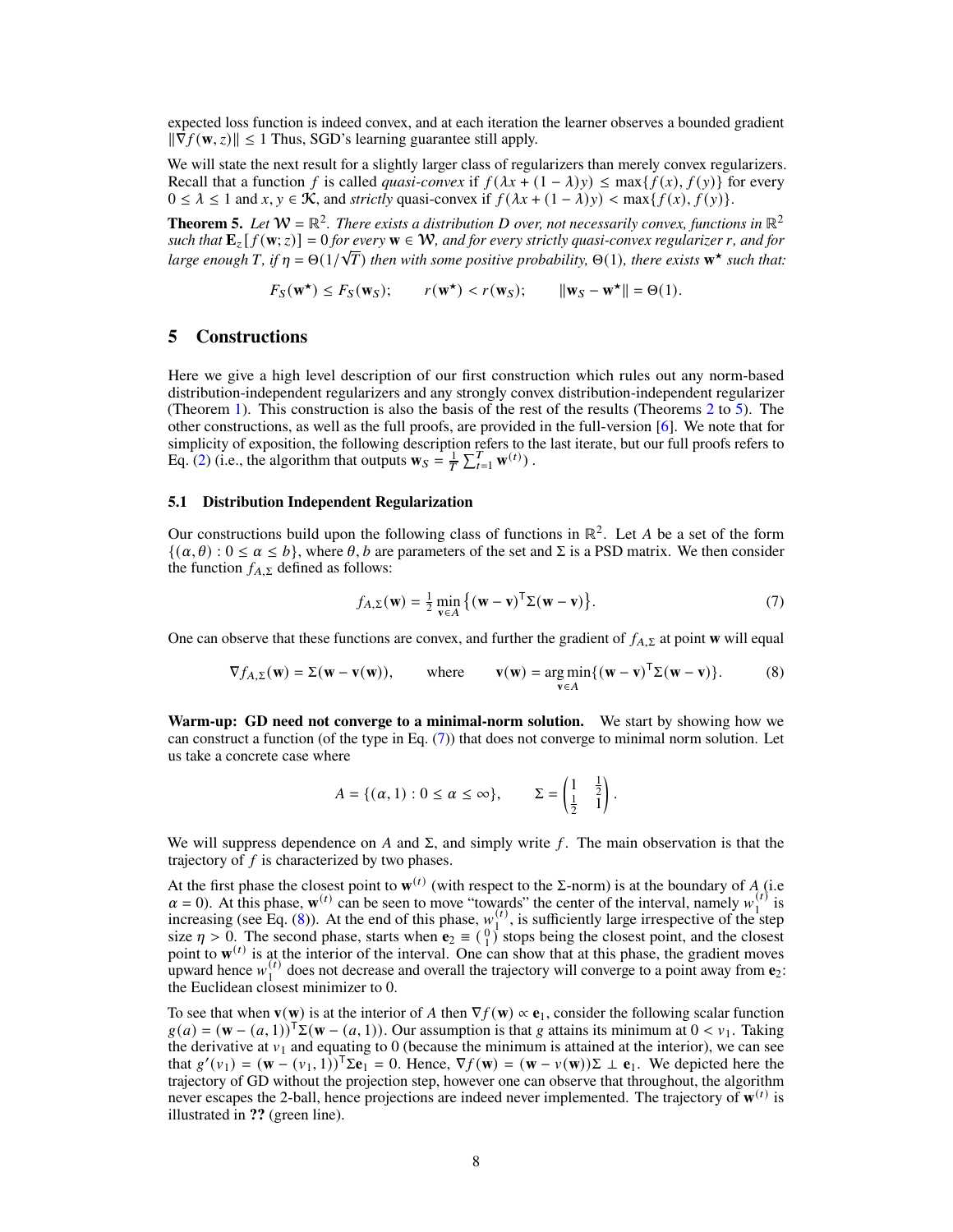<span id="page-8-2"></span><span id="page-8-0"></span>

**Figure 1:** Simulation of GD (with step size  $\eta = 0.2$ ) on  $f_{A,\Sigma}$  for  $\theta = 1$  and varying values of b. We see that GD does not necessarily converge to the nearest solution, and tuning  $b$  changes the point towards which it is biased.

No strongly-convex implicit bias (Theorem 1). The construction above is the heart of most of our results. Let us illustrate how it rules out a strongly convex regularizer (in the distribution-independent setting) and attain Theorem 1.

The key property of strongly-convex regularizers is that in any convex set they have a unique minimum. Moreover, two far away points cannot simultaneously attain close-to-minimal value. This is in fact the only property we will use. Thus, our result can in fact be extended to any regularizer that is a "tie-breaker"—namely, it always prefers a single unique solution amongst a class of possible solutions with large diameter.

The construction above will allow us to generate two instances of convex learning problems, where SGD converges to two far away points. The first instance is the standard Euclidean distance. Namely, we take a function  $f_1$  of the form in Eq. (7), with  $\Sigma$  the identity and A with boundaries  $(-\infty, \infty)$ . In this case, SGD is biased towards the nearest solution  $e_2 = (0, 1)$ . The second instance,  $f_2$ , is the construction above where SGD is biased towards another point on the interval (see Figs. 1b to 1d).

Now both points are global minima, for both  $f_1$  and  $f_2$ , hence if SGD is implicitly biased towards solutions with minimum regularization penalty r, we must have that  $r(e_2) = r(v)$ , where v is the choice of SGD when it observes  $f_2$ . However, if r is strongly convex, because  $||\mathbf{e}_2 - \mathbf{v}|| = \Theta(1)$ , there has to be a point on the interval between them that attain a strictly lesser regularization penalty, moreover it also attains minimal loss value. This contradicts the existence of such an  $r$ .

**The general case.** Our second result (Theorem 2) rules out the existence of any distributionindependent regularizer. In contrast with the strongly-convex case we can not give uniform bounds that depend on parameters of strong convexity. As such, the rates depend on the regularizer.

But the construction here is similar. We basically start with the assumption that there are two points  $\mathbf{w}_1$  and  $\mathbf{w}_2$  with different regularization penalty, and we want to construct two functions  $f_1$ ,  $f_2$  that maps  $w_1$ ,  $w_2$  to the same empirical loss. It might seem that through a simple linear transformation that maps, say,  $w_1$  to  $e_2$  and  $w_2$  to v we can reduce this case to the case above. However, there is some subtlety since gradient descent is not invariant to linear transformations.<sup>3</sup>

Towards this, we extend the construction above by constructing a more general example, where we can tune the point of convergence of SGD to *any* point on the interval between **v** and  $e_2$ . This allows us to avoid scaling, and use only rotations (which SGD is invariant to) in order to reduce the problem to the former case. This is done by changing the set A from allowing  $0 \le \alpha < \infty$  and  $\theta = 1$ , to adding a second boundary condition on the right and also scaling  $\theta$ . In Fig. 1 we illustrate how changing the boundary condition changes the trajectory.

<span id="page-8-1"></span><sup>&</sup>lt;sup>3</sup>We note though that it can be turned to an affine invariant optimization algorithm [12].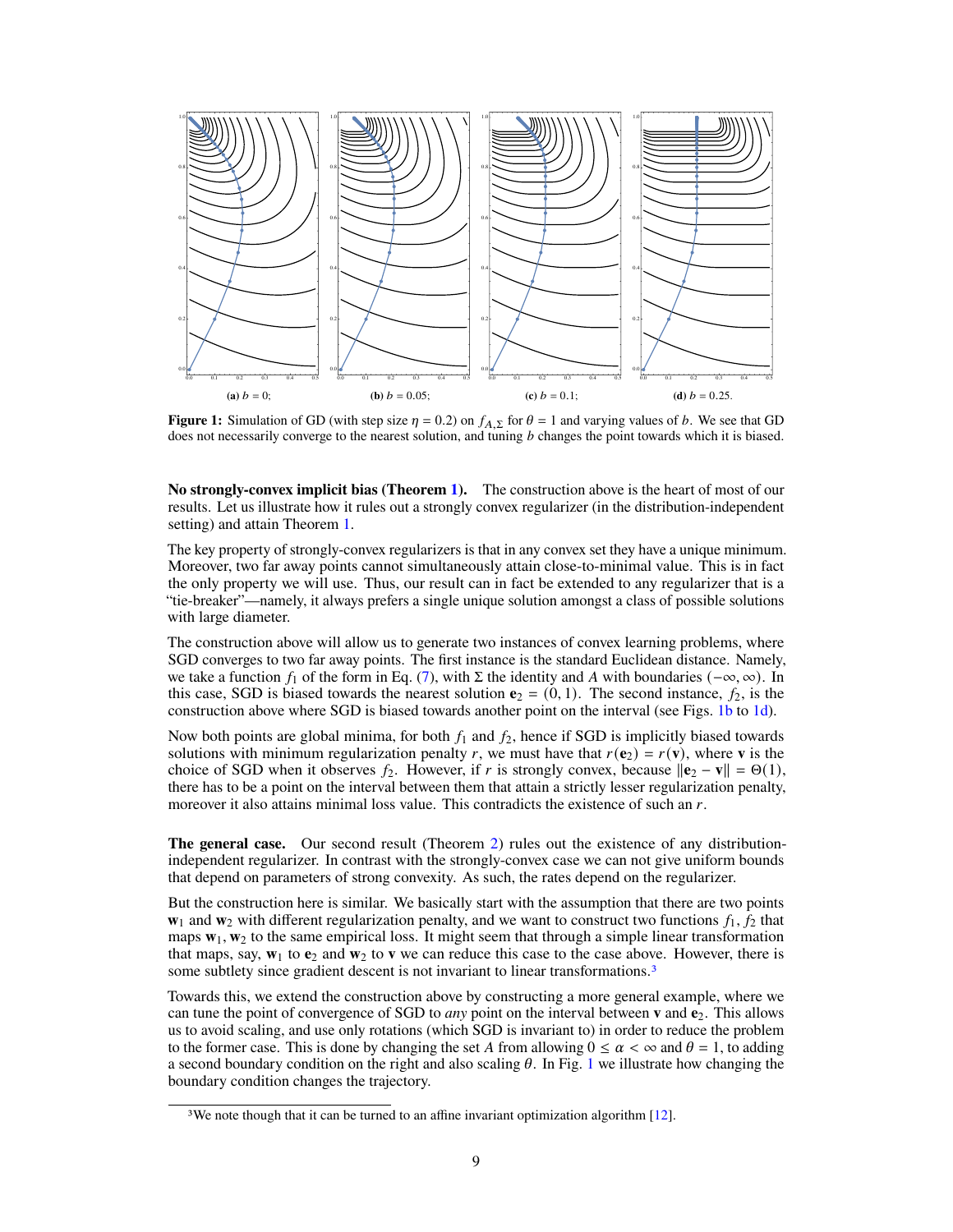# **Broader Impact**

There are no foreseen ethical or societal consequences for the research presented herein.

# **Acknowledgments and Disclosure of Funding**

TK is supported by an ISF grant no. 2549/19 and by the Yandex Initiative in Machine Learning. RL is supported by an ISF grant no. 2188/20 and partially funded by an unrestricted gift from Google. Any opinions, findings, and conclusions or recommendations expressed in this work are those of the author(s) and do not necessarily reflect the views of Google. MF is supported by an ISF gran no. 819/20.

# **References**

- <span id="page-9-1"></span>[1] A. Ali, J. Z. Kolter, and R. J. Tibshirani. A continuous-time view of early stopping for least squares regression. In *The 22nd International Conference on Artificial Intelligence and Statistics*, pages 1370–1378, 2019. [3](#page-2-0)
- <span id="page-9-3"></span>[2] S. Arora, N. Cohen, W. Hu, and Y. Luo. Implicit regularization in deep matrix factorization. In *Advances in Neural Information Processing Systems*, pages 7411–7422, 2019. [3](#page-2-0)
- <span id="page-9-8"></span>[3] A. Blumer, A. Ehrenfeucht, D. Haussler, and M. K. Warmuth. Learnability and the vapnikchervonenkis dimension. *Journal of the ACM (JACM)*, 36(4):929–965, 1989. [3](#page-2-0)
- <span id="page-9-11"></span>[4] O. Bousquet and A. Elisseeff. Stability and generalization. *Journal of machine learning research*, 2(Mar):499–526, 2002. [3,](#page-2-0) [5,](#page-4-1) [6](#page-5-1)
- <span id="page-9-0"></span>[5] P. Bühlmann and B. Yu. Boosting with the l 2 loss: regression and classification. *Journal of the American Statistical Association*, 98(462):324–339, 2003. [3](#page-2-0)
- <span id="page-9-13"></span>[6] A. Dauber, M. Feder, T. Koren, and R. Livni. Can implicit bias explain generalization? stochastic convex optimization as a case study. *CoRR*, abs/2003.06152, 2020. URL [https:](https://arxiv.org/abs/2003.06152) [//arxiv.org/abs/2003.06152](https://arxiv.org/abs/2003.06152). [8](#page-7-3)
- <span id="page-9-9"></span>[7] V. Feldman. Generalization of erm in stochastic convex optimization: The dimension strikes back. In *Advances in Neural Information Processing Systems*, pages 3576–3584, 2016. [3,](#page-2-0) [7](#page-6-4)
- <span id="page-9-2"></span>[8] S. Gunasekar, B. E. Woodworth, S. Bhojanapalli, B. Neyshabur, and N. Srebro. Implicit regularization in matrix factorization. In *Advances in Neural Information Processing Systems*, pages 6151–6159, 2017. [3](#page-2-0)
- <span id="page-9-7"></span>[9] S. Gunasekar, J. Lee, D. Soudry, and N. Srebro. Characterizing implicit bias in terms of optimization geometry. *arXiv preprint arXiv:1802.08246*, 2018. [3](#page-2-0)
- <span id="page-9-4"></span>[10] S. Gunasekar, J. D. Lee, D. Soudry, and N. Srebro. Implicit bias of gradient descent on linear convolutional networks. In *Advances in Neural Information Processing Systems*, pages 9461–9471, 2018. [3](#page-2-0)
- <span id="page-9-12"></span>[11] M. Hardt, B. Recht, and Y. Singer. Train faster, generalize better: Stability of stochastic gradient descent. In *International Conference on Machine Learning*, pages 1225–1234. PMLR, 2016. [3](#page-2-0)
- <span id="page-9-14"></span>[12] T. Koren and R. Livni. Affine-invariant online optimization and the low-rank experts problem. In *Advances in Neural Information Processing Systems*, pages 4747–4755, 2017. [9](#page-8-2)
- <span id="page-9-6"></span>[13] J. Lin, R. Camoriano, and L. Rosasco. Generalization properties and implicit regularization for multiple passes sgm. In *International Conference on Machine Learning*, pages 2340–2348, 2016. [3](#page-2-0)
- <span id="page-9-5"></span>[14] M. S. Nacson, J. D. Lee, S. Gunasekar, P. H. P. Savarese, N. Srebro, and D. Soudry. Convergence of gradient descent on separable data. In *The 22nd International Conference on Artificial Intelligence and Statistics, AISTATS 2019, 16-18 April 2019, Naha, Okinawa, Japan*, pages 3420–3428, 2019. [3](#page-2-0)
- <span id="page-9-10"></span>[15] V. Nagarajan and J. Z. Kolter. Uniform convergence may be unable to explain generalization in deep learning. In *Advances in Neural Information Processing Systems*, pages 11611–11622, 2019. [3](#page-2-0)